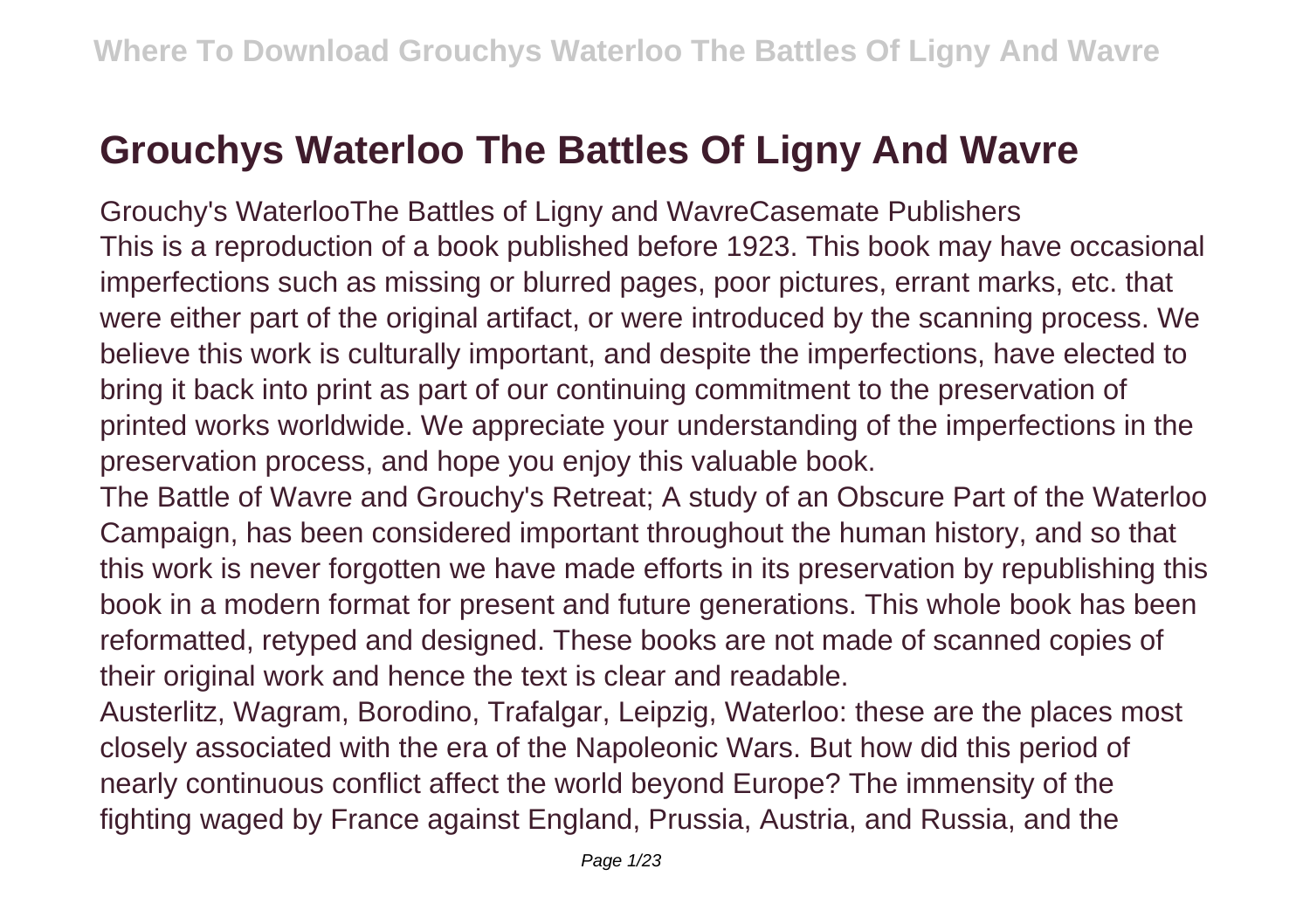immediate consequences of the tremors that spread throughout the world. In this ambitious and far-ranging work, Alexander Mikaberidze argues that the Napoleonic Wars can only be fully understood in an international perspective. France struggled for dominance not only on the plains of Europe but also in the Americas, West and South Africa, Ottoman Empire, Iran, India, Indonesia, the Philippines, Mediterranean Sea, and the Atlantic and Indian Oceans. Taking specific regions in turn, Mikaberidze discusses major political-military events around the world and situates geopolitical decisionmaking within its long- and short-term contexts. From the British expeditions to Argentina and South Africa to the Franco-Russian maneuvering in the Ottoman Empire, the effects of the French Revolution and Napoleonic Wars would shape international affairs well into the next century. In Egypt, the wars led to the rise of Mehmed Ali and the emergence of a powerful state; in North America, the period transformed and enlarged the newly established United States; and in South America, the Spanish colonial empire witnessed the start of national-liberation movements that ultimately ended imperial control. Skillfully narrated and deeply researched, here at last is the global history of the period, one that expands our view of the Napoleonic Wars and their role in laying the foundations of the modern world.

#1 Bestseller in the U.K. From the New York Times bestselling author and master of martial fiction comes the definitive, illustrated history of one of the greatest battles ever fought—a riveting nonfiction chronicle published to commemorate the 200th anniversary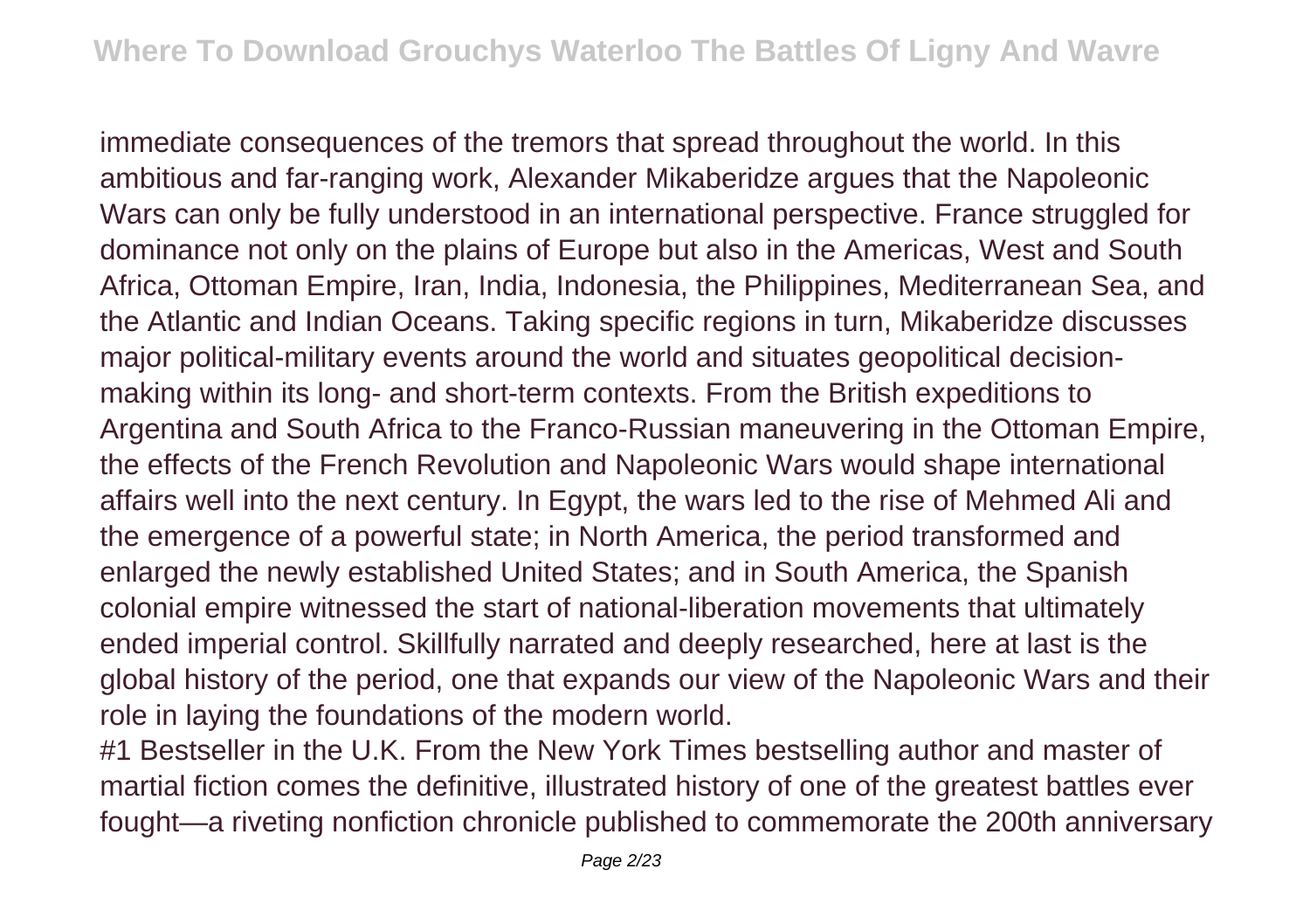of Napoleon's last stand. On June 18, 1815 the armies of France, Britain and Prussia descended upon a quiet valley south of Brussels. In the previous three days, the French army had beaten the Prussians at Ligny and fought the British to a standstill at Quatre-Bras. The Allies were in retreat. The little village north of where they turned to fight the French army was called Waterloo. The blood-soaked battle to which it gave its name would become a landmark in European history. In his first work of nonfiction, Bernard Cornwell combines his storytelling skills with a meticulously researched history to give a riveting chronicle of every dramatic moment, from Napoleon's daring escape from Elba to the smoke and gore of the three battlefields and their aftermath. Through quotes from the letters and diaries of Emperor Napoleon, the Duke of Wellington, and the ordinary officers and soldiers, he brings to life how it actually felt to fight those famous battles—as well as the moments of amazing bravery on both sides that left the actual outcome hanging in the balance until the bitter end. Published to coincide with the battle's bicentennial in 2015, Waterloo is a tense and gripping story of heroism and tragedy—and of the final battle that determined the fate of nineteenth-century Europe. This is the most detailed account of the 2nd Division at Waterloo ever published. It is based on the papers of its commander Sir Henry Clinton and it reveals for the first time the previously unrecognised vital role this division made in the defeat of Napoleon. They Swept the Field Clear explains how the division was placed ahead of the main allied squares thus impeding the charges of the French cavalry, and how the 2nd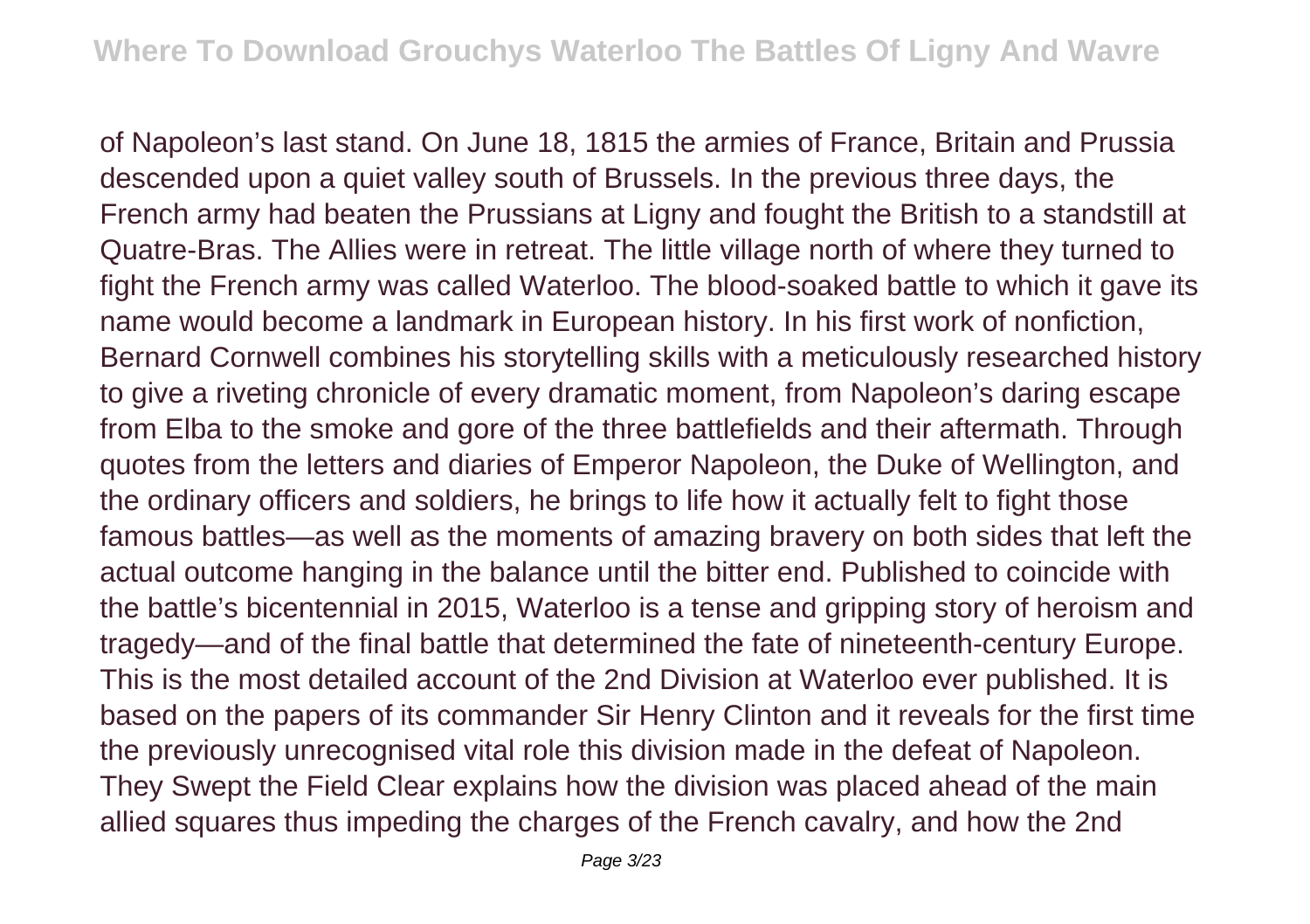Division supported the defence of Hougoumont, considered by the Duke of Wellington as the key to his victory on 18 June 1815.Perhaps the most significant aspect of this book is the description of the defeat of Napoleon's Imperial Guard. Just who and how the incomparable Guard was stopped and the driven from the battlefield is explained in detail. Once and for all, this 200-year controversy is finally resolved.

Illustrated with documents, paintings, and relics of the period. Renowned Napoleonic historian, J. Christopher Herold recounts the fascinating details of the great battle of Waterloo which ended the career of the greatest conqueror of modern times—Napoleon Bonaparte, Emperor of the French.

Discover why Napoleon really lost Waterloo, the campaign that ended it all. This is the inside story of the deceit that brought down an Emperor and an era, and how the fate of the battle was written months before it ever began. This masterful plot has stood hiding in plain sight for two hundred years. No more. Now, for the first time, the suspicions of many of Napoleon's veterans and inner circle are proved by citing the hundreds of documents that only came to light after their deaths. A behind-the-scenes tour of Waterloo like you've never seen before.Presented here in luminous detail, with:\* Over 100 pieces of correspondence in both the original French and translated English, many entirely unknown to the English-speaking world, alone making the book an invaluable resource. \* English Translations of rarely referenced but key primary sources, conclusively demonstrating that which anti-Napoleon historians have negligently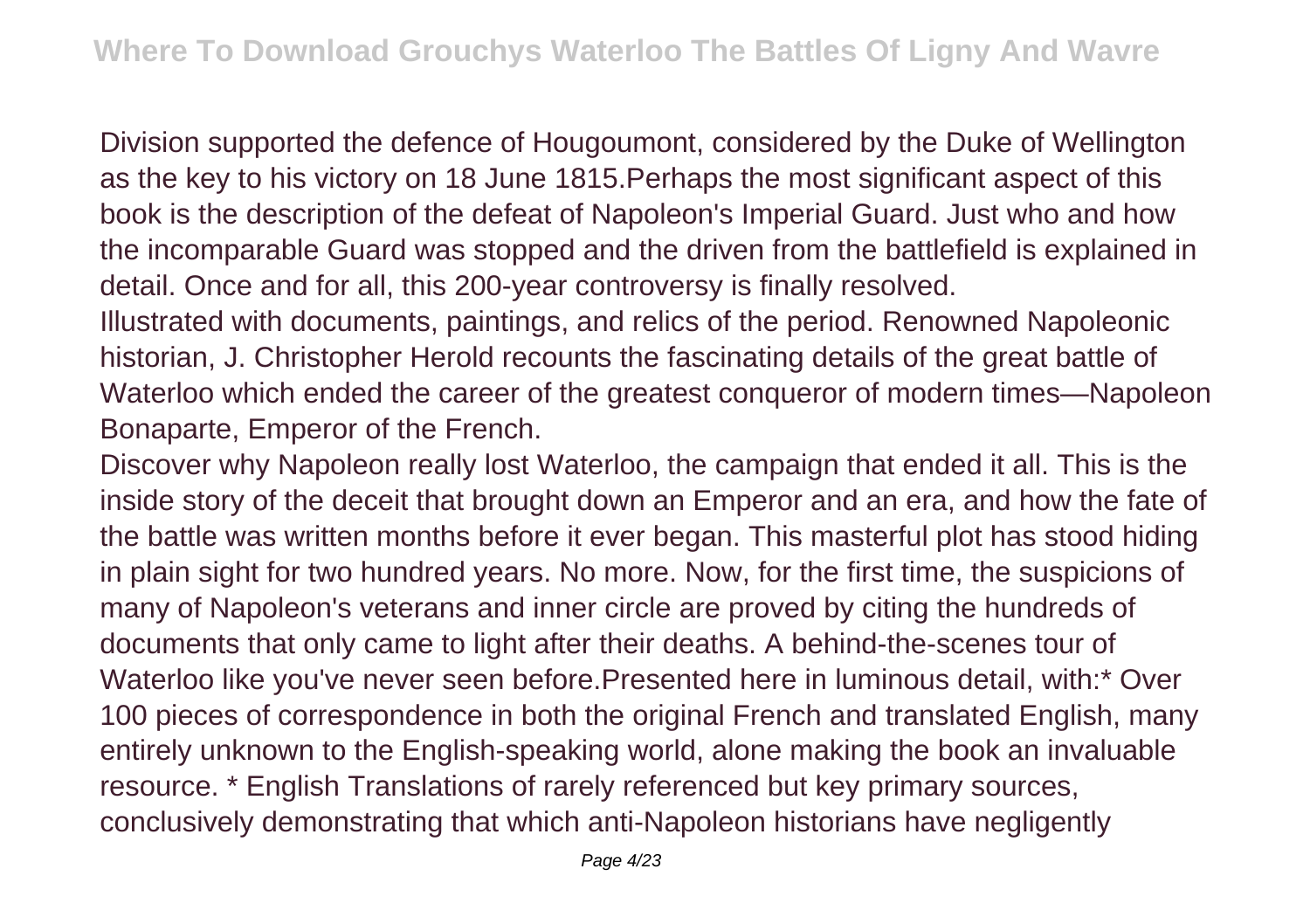dismissed.\* Hundreds of contemporaneously unavailable documents cited.Think you know Waterloo? This is the book that rewrites the campaign.

Napoleon's Waterloo Campaign: An Alternate History is a story of this famous campaign with a twist. What would have happened if Marshal Grouchy, Napoleon's wing commander, had marched to the sound of the guns as his subordinate commanders had urged? This intriguing idea is an open invitation for taking a closer look at what might have been in June of 1815. This volume is the first modern full length alternative history written about the Waterloo campaign but it does not stop there. First, the narrative seeks to examine and explain the logic behind the French emperor's decisions and, to a lesser extent, those made by his famous enemies. Then, the change in history is seamlessly inserted into the overall context of the campaign and followed to its dramatic climax at the battle of Ohain on June 19, 1815. The campaign of Waterloo was a series of opportunities taken and missed by both sides and the volume shows how a single decision could have changed the course of history. Fought on 16 June 1815, two days before the Battle of Waterloo, the Battle of Quatre Bras has been described as a tactical Anglo-allied victory, but a French strategic victory. The French Marshal Ney was given command of the left wing of Napoleons army and ordered to seize the vital crossroads at Quatre Bras, as the prelude to an advance on Brussels. The crossroads was of strategic importance because the side which controlled it could move southeastward along the Nivelles-Namur road.Yet the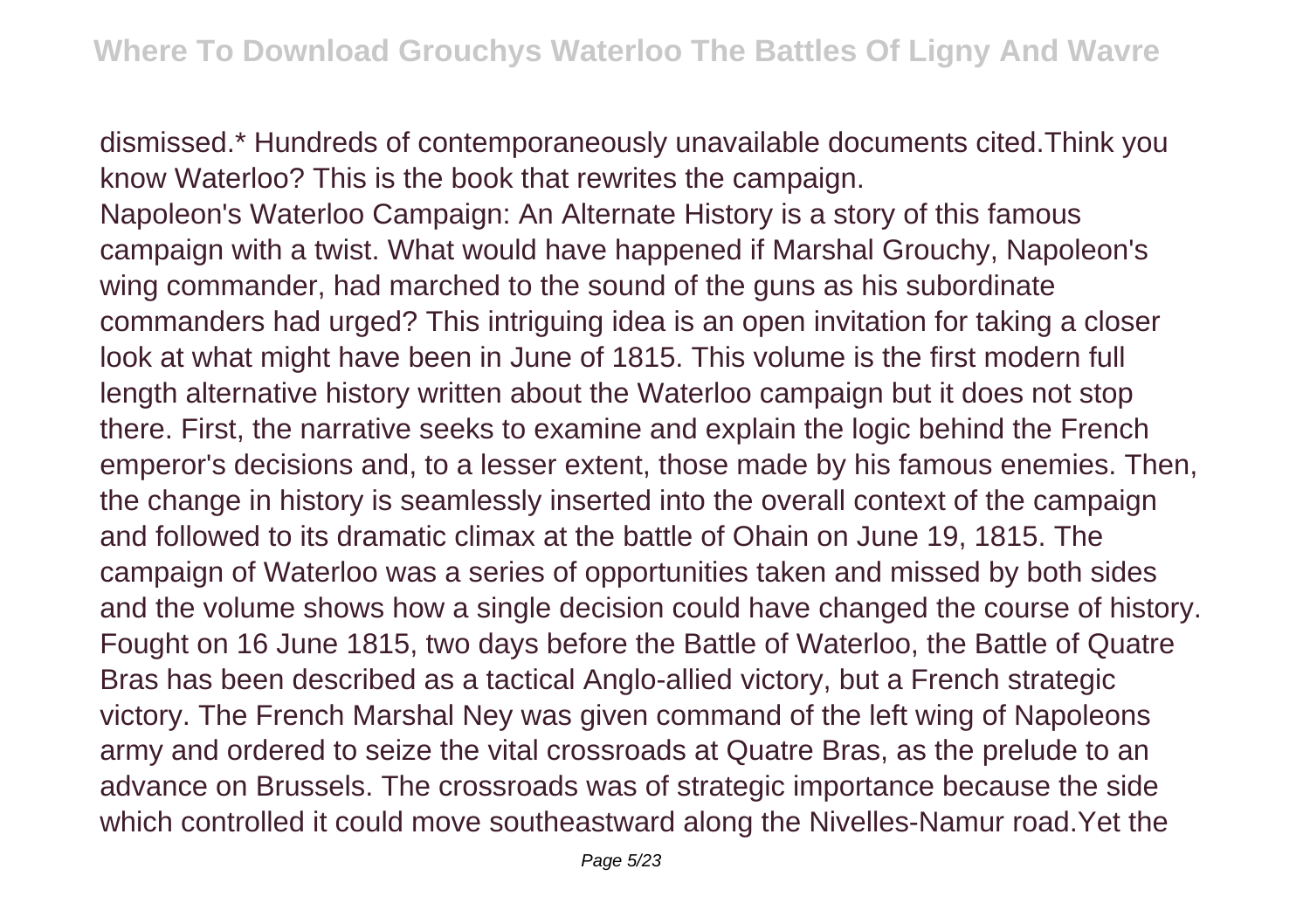normally bold and dynamic Ney was uncharacteristically cautious. As a result, by the time he mounted a full-scale attack upon the Allied troops holding Quatre Bras, the Duke of Wellington had been able to concentrate enough strength to hold the crossroads.Neys failure at Quatre Bras had disastrous consequences for Napoleon, whose divided army was not able to reunite in time to face Wellington at Waterloo. This revelatory study of the Waterloo campaign draws primarily on French archival sources, and previously unpublished French accounts, to present a balanced view of a battle normally seen only from the British or Anglo-Allied perspective.

"An interesting approach to this part of the Waterloo campaign . . . a picture of a capable officer who was perhaps slightly out of his depth."—HistoryOfWar In this concluding volume of his highly praised study exploring the French perspective of the Waterloo campaign, Andrew Field concentrates on an often-neglected aspect of Napoleon's final offensive—the French victory over the Prussians at Ligny, Marshal Grouchy's pursuit of the Prussians, and the battle at Wavre. The story of this side of the campaign is as full of controversy and interest as the battles of Quatre Bras and Waterloo which he has examined in such a penetrating and original way in his previous studies. Napoleon in his memoirs accused Grouchy, like Marshal Ney, of a series of failures in command that led to the French defeat, and many subsequent historians have taken the same line. This is one of the long-standing controversies that Andrew Field explores in fascinating detail. Grouchy's extensive description of his operations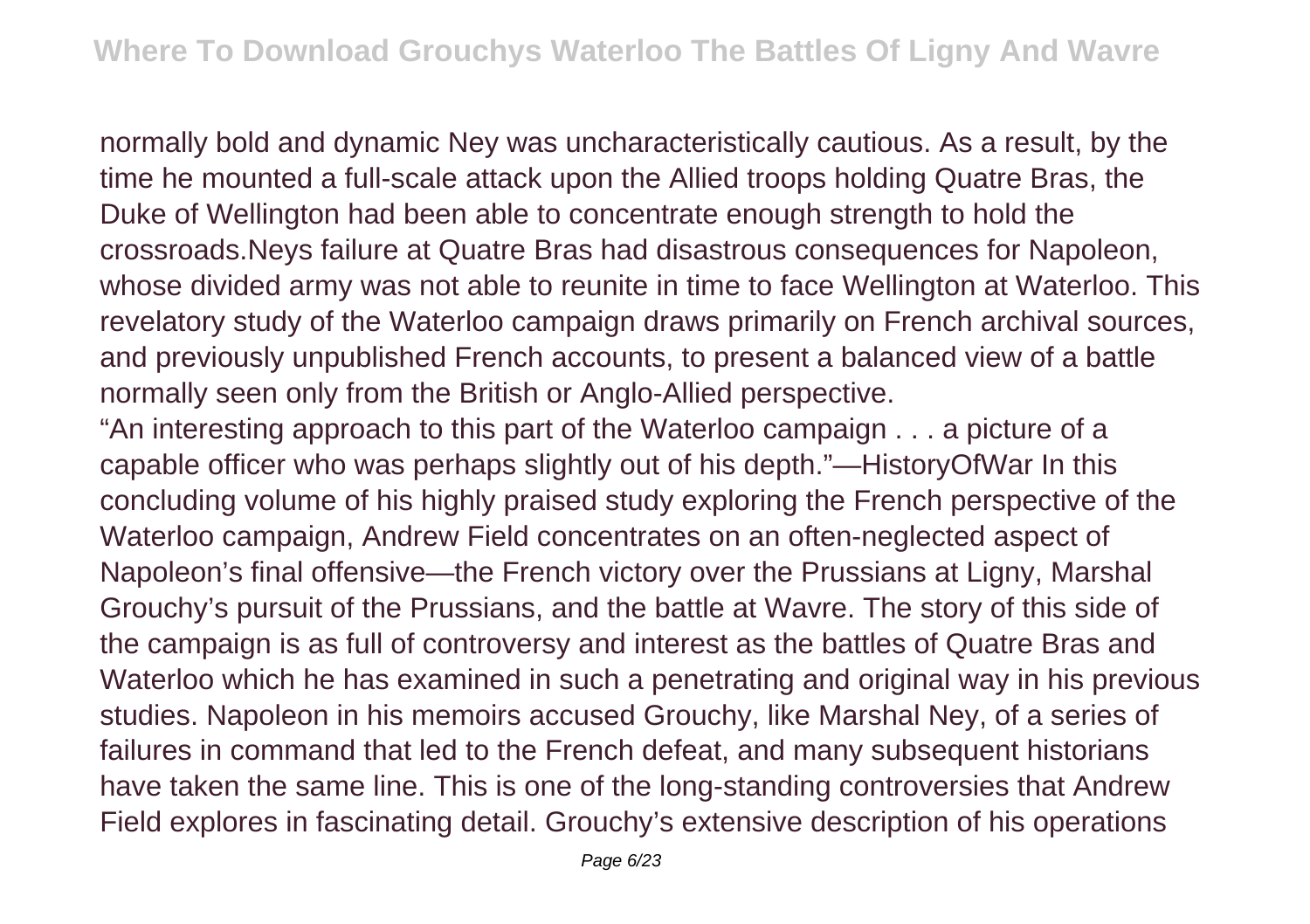forms the backbone of the narrative, supplemented by other French sources and those of Prussian eyewitnesses. "This book, when taken by itself, is a great addition to the history of the campaign. When looked at in conjunction as the third volume of four on the campaign, these books are a treasure trove of information from the French perspective."—A Wargamers Needful Things "The research has been thorough, the style of writing clear and lucid with many maps and illustrations. A book not to be put down until it is finished. Very highly recommended."—Clash of Steel It is June 1815 and an Anglo-led Allied army under the Duke of Wellington's command and Gebhard Leberecht von Blücher is set to face Napoleon Boneparte near Waterloo in present-day Belgium. What happens next is well known to any student of history: the two armies of the Seventh Coalition defeated Bonaparte in a battle that resulted in the end of his reign and of the First French Empire. But the outcome could have been very different, as Peter Tsouras demonstrates in this thought-provoking and highly readable alternate history of the fateful battle. By introducing minor – but realistic – adjustments, Tsouras presents a scenario in which the course of the battle runs quite differently, which in turn sets in motion new and unexpected possibilities. Cleverly conceived and expertly executed, this is alternate history at its best.

At Waterloo, some 70,000 men under Napoleon and an equal number under Wellington faced one another in a titanic and bloody struggle. In the end, as John Keegan notes, contemporaries felt that Napoleon's defeat had "reversed the tide of European history."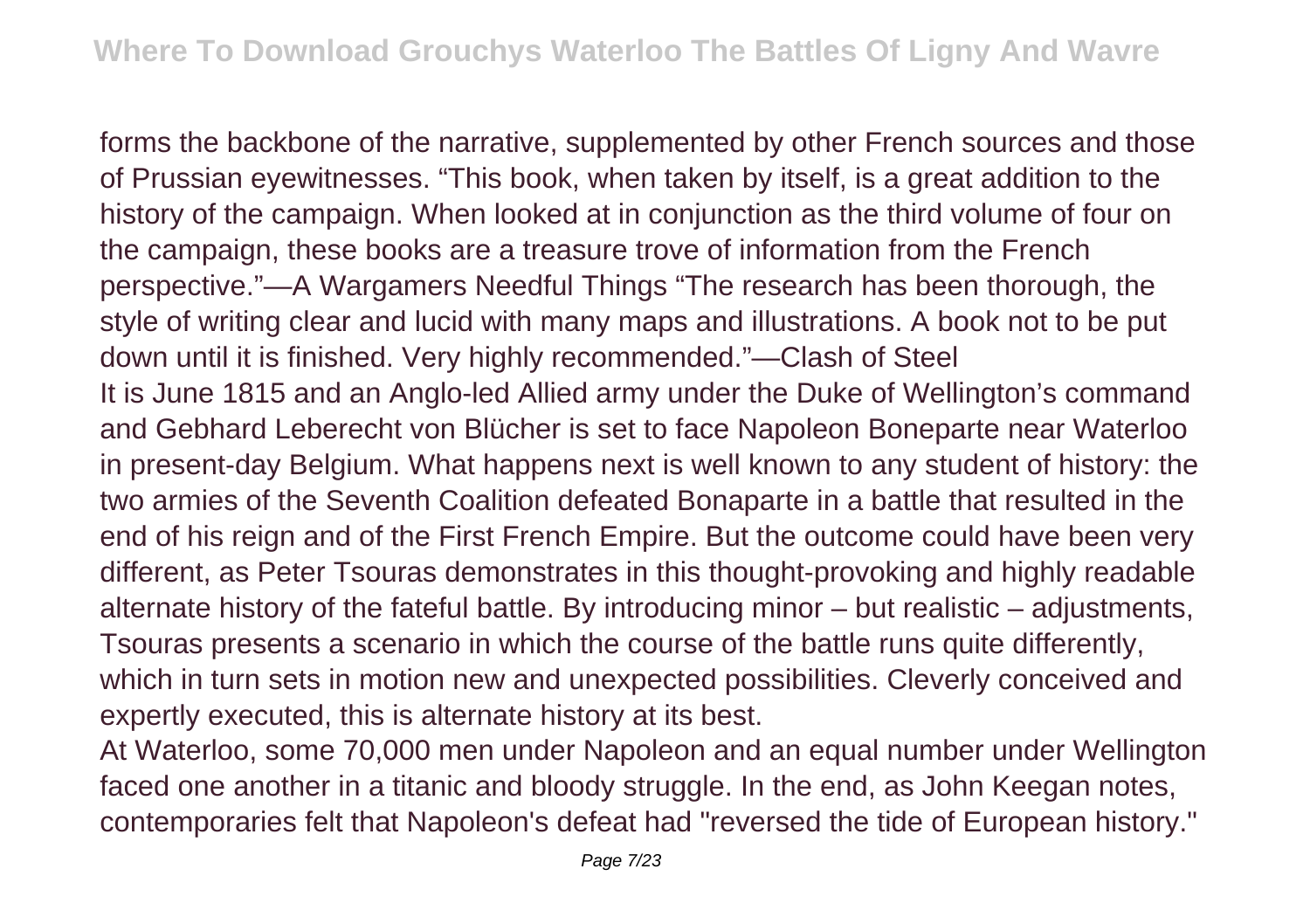Even 190 years later, the name Waterloo resounds. Italian historian Alessandro Barbero's majestic new account stands apart from previous British and French histories by giving voice to all the nationalities that took part. Invoking the memories of British, French, and Prussian soldiers, Barbero meticulously re-creates the conflict as it unfolded, from General Reille's early afternoon assault on the chateau of Hougoumont, to the desperate last charge of Napoleon's Imperial Guard as evening settled in. From privates to generals, Barbero recounts individual miracles and tragedies, moments of courage and foolhardiness, skillfully blending them into the larger narrative of the battle's extraordinary ebb and flow. One is left with indelible images: cavalry charges against soldiers formed in squares; the hand-to-hand combat around farmhouses; endless cannon balls and smoke. And, finally, a powerful appreciation of the inevitability and futility of war. To be published on the 190th anniversary of Waterloo, The Battle is a masterpiece of military history.

Henry Percy is best known as the officer who carried the Waterloo Dispatch, the Duke of Wellingtons account of the Battle of Waterloo and the ultimate defeat of Napoleon, to London in June 1815. This was the climax of a remarkable military career. He served in the British army throughout the Napoleonic Wars in Sicily, Egypt, Sweden, Portugal and Spain, and he fought at Waterloo. This biography gives us a fascinating insight into active service and the high command during those wartime years. The strong, contrasting personalities of the notable British and French commanders he encountered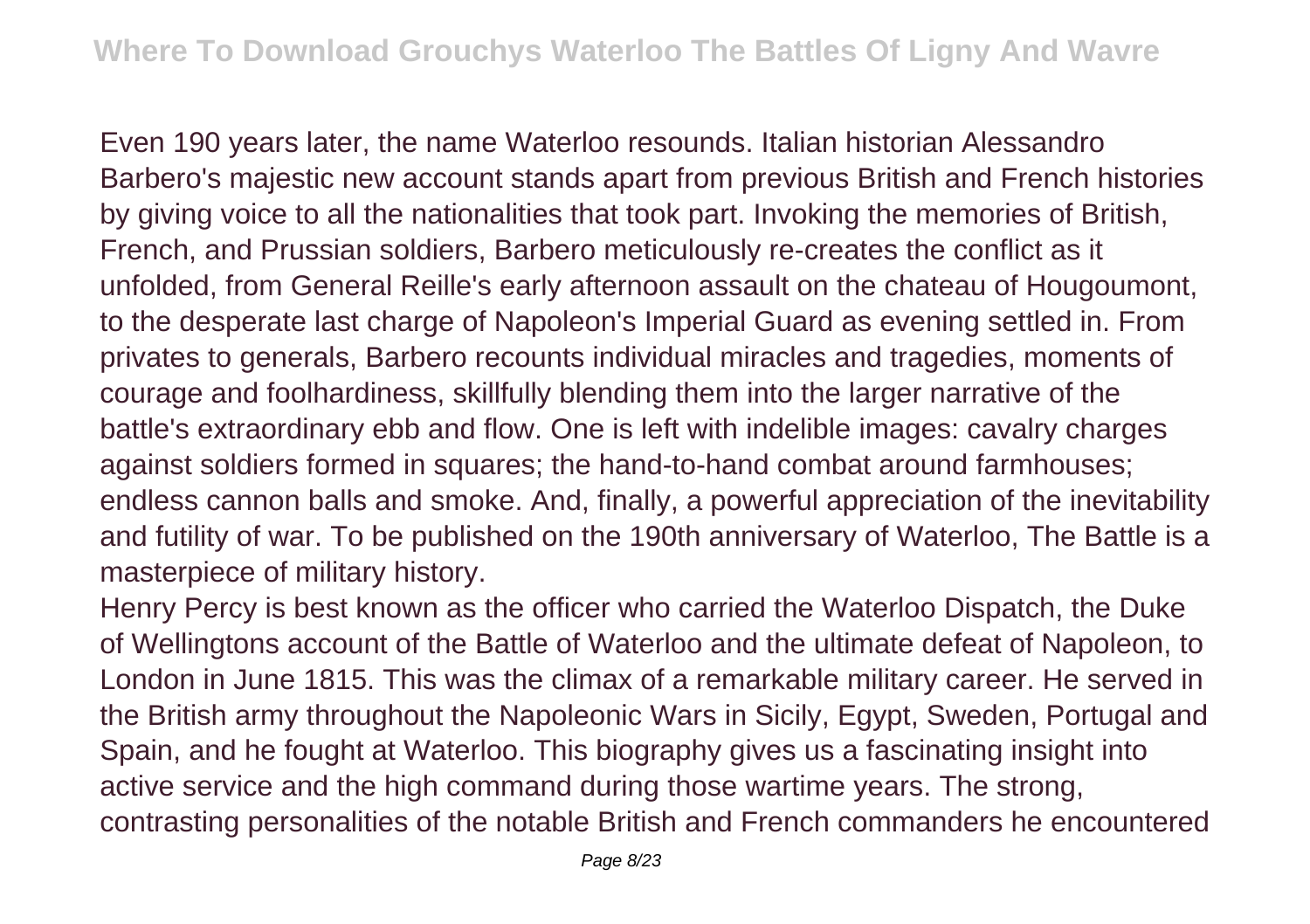Moore, Wellington and Junot among them are revealed, and his time as a captive in France offers us a rare inside view of the everyday existence of a prominent prisoner of war. Using archives in England, in particular at Alnwick Castle, and in France, William Mahon has reconstructed Percys life in meticulous detail. He paints a vivid picture of Percys wartime experience. He also describes his enduring friendships and his liaison with the French woman who bore him a son.

This spirited history of the 1815 campaign provides a new and stimulating account of the epic confrontation at Waterloo and, in addition, acts as a reliable guide to the battlefield and all related sites. The authors have divided the battlefield of Waterloo into three distinct sectors: one for each of the three armies involved. This allows the reader to follow the fighting from three different perspectives and gain an objective understanding of the dramatic course of the battle. The authors also make use of vivid eyewitness testimony, drawn from participants in all three armies, and this brings to life the epic battle and provides a dramatic backcloth to the rapid course of events. Previously unpublished letters from British officers, the recollections of a Dutch-Belgian staff officer and the memoirs of a French colonel of cuirassiers all contribute to an understanding of just what it was like to fight in one of Europe's most crucial confrontations. In addition to covering Waterloo itself, this important book also examines the tense situation in Brussels as the French drew near, the aftermath of the battle, the battle at Wavre, the Prussian pursuit and Marshal Grouchy's stubborn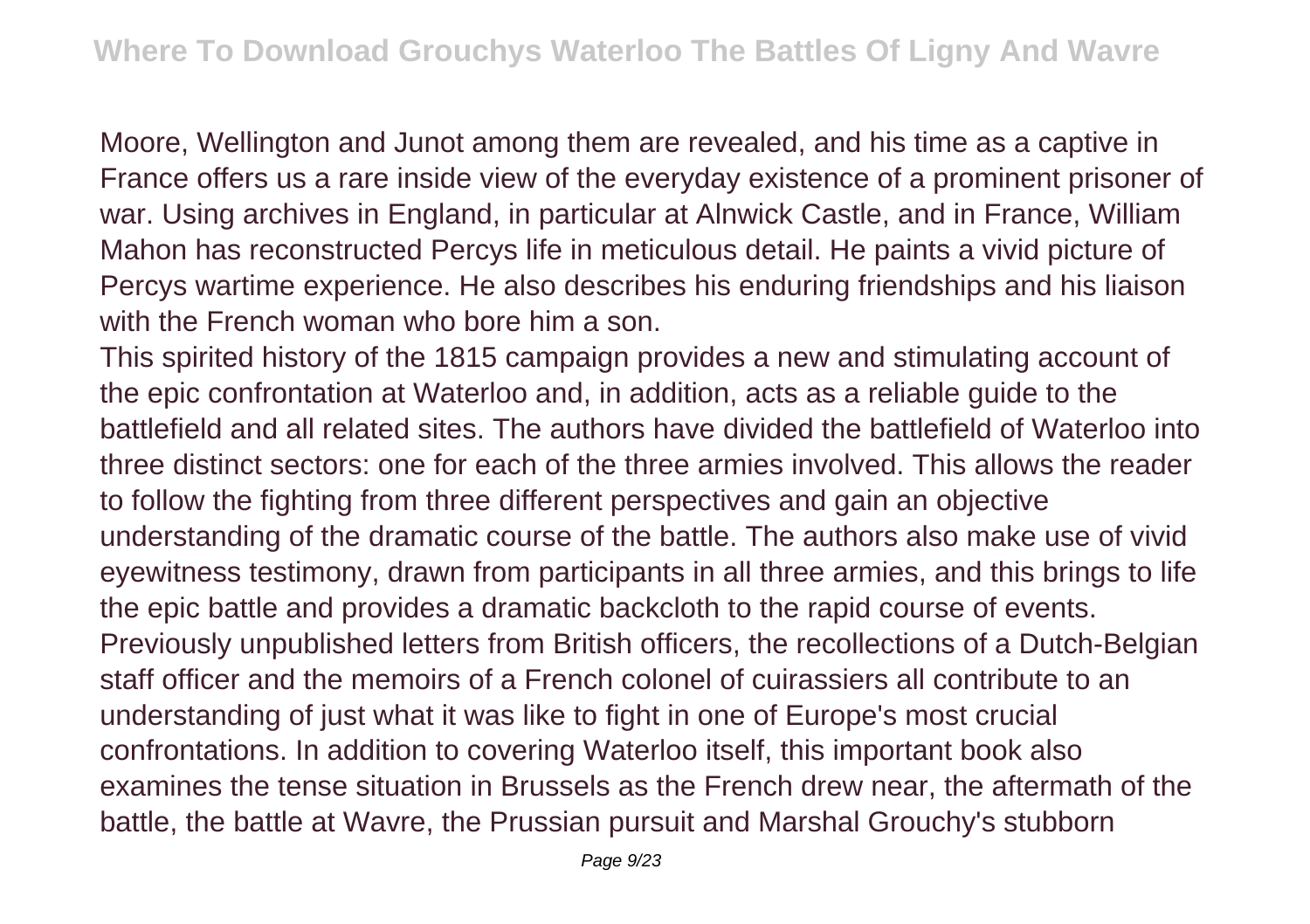defence of Namur.This spirited history of the 1815 campaign provides a new and stimulating account of the epic confrontation at Waterloo and, in addition, acts as a reliable guide to the battlefield and all related sites. The authors have divided the battlefield of Waterloo into three distinct sectors: one for each of the three armies involved. This allows the reader to follow the fighting from three different perspectives and gain an objective understanding of the dramatic course of the battle. The authors also make use of vivid eyewitness testimony, drawn from participants in all three armies, and this brings to life the epic battle and provides a dramatic backcloth to the rapid course of events. Previously unpublished letters from British officers, the recollections of a Dutch-Belgian staff officer and the memoirs of a French colonel of cuirassiers all contribute to an understanding of just what it was like to fight in one of Europe's most crucial confrontations. In addition to covering Waterloo itself, this important book also examines the tense situation in Brussels as the French drew near, the aftermath of the battle, the battle at Wavre, the Prussian pursuit and Marshal Grouchy's stubborn defence of Namur.

The Battle of Waterloo has been studied and dissected so extensively that one might assume little more on the subject could be discovered. Now historian Peter Hofschröer brings forward a long-repressed commentary written by Carl von Clausewitz, the author of On War. Clausewitz, the Western world's most renowned military theorist, participated in the Waterloo campaign as a senior staff officer in the Prussian army. His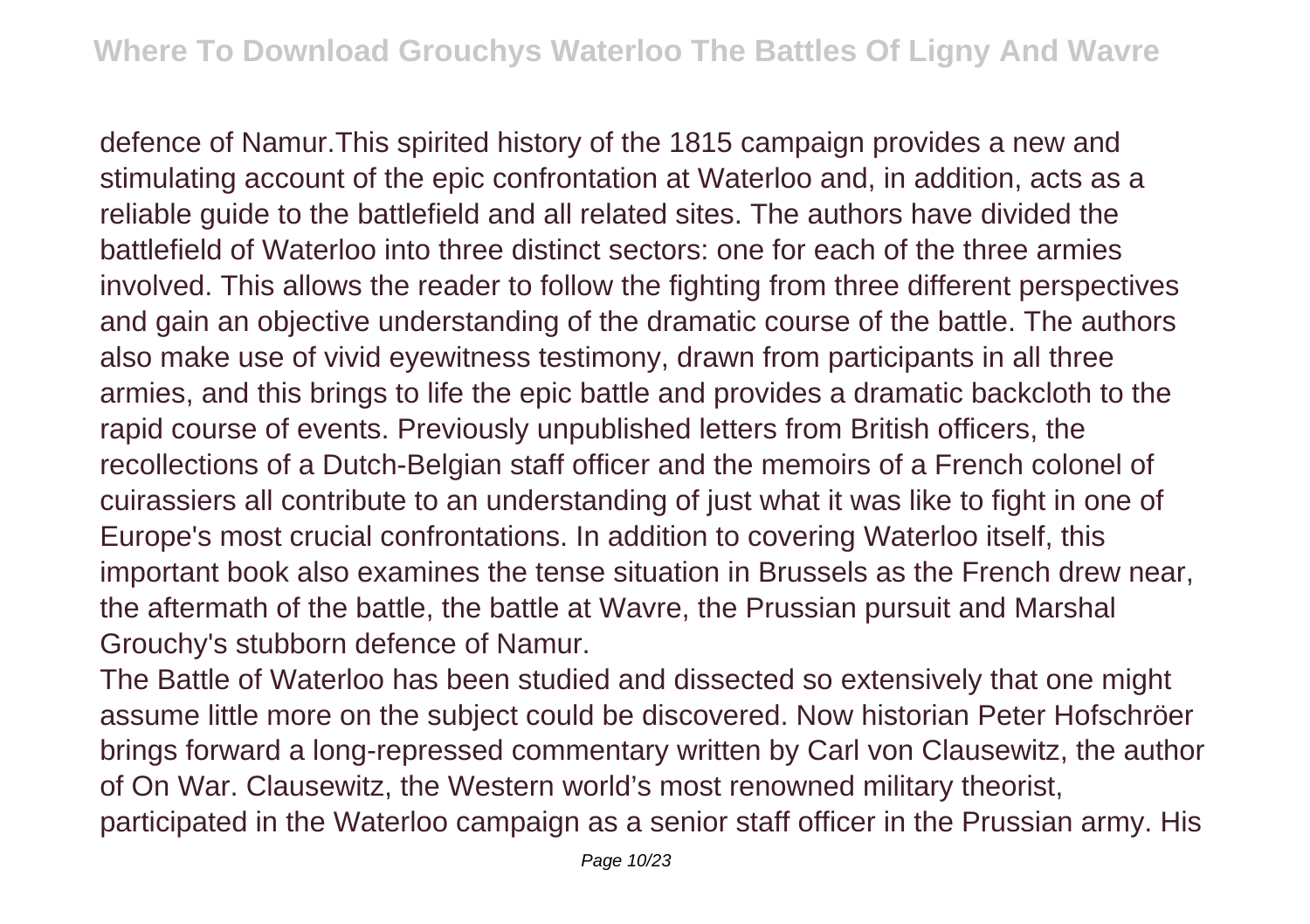appraisal, offered here in an up-to-date and readable translation, criticized the Duke of Wellington's actions. Lord Liverpool sent his translation of the manuscript to Wellington, who pronounced it a "lying work." The translated commentary was quickly buried in Wellington's private papers, where it languished for a century and a half. Now published for the first time in English, Hofschröer brings Clausewitz's critique back into view with thorough annotation and contextual explanation. Peter Hofschröer, long recognized as a leading scholar of the Napoleonic Wars, shows how the Duke prevented the account's publication during his lifetime—a manipulation of history so successful that almost two centuries passed before Clausewitz's work reemerged, finally permitting a reappraisal of key events in the campaign. In addition to translating and annotating Clausewitz's critique, Hofschröer also includes an order of battle and an extensive bibliography.

The acclaimed historian sheds new light on the Battle of Waterloo and the defeat of Napoleon with a focus on the Prussian Army's critical contribution. Histories of the Waterloo campaign that brought an end to the Napoleonic Wars generally concentrate on the battle between the armies of Napoleon Bonaparte and the Duke of Wellington, giving Field Marshal Blücher's Prussian forces only passing attention. But in this fascinating historical analysis of the conflict, Peter Hofschröer provides a full account of the Prussians and their critical but often neglected side of the battle. Hofschröer vividly recounts the grueling Prussian advance towards the battlefield and the ferocious and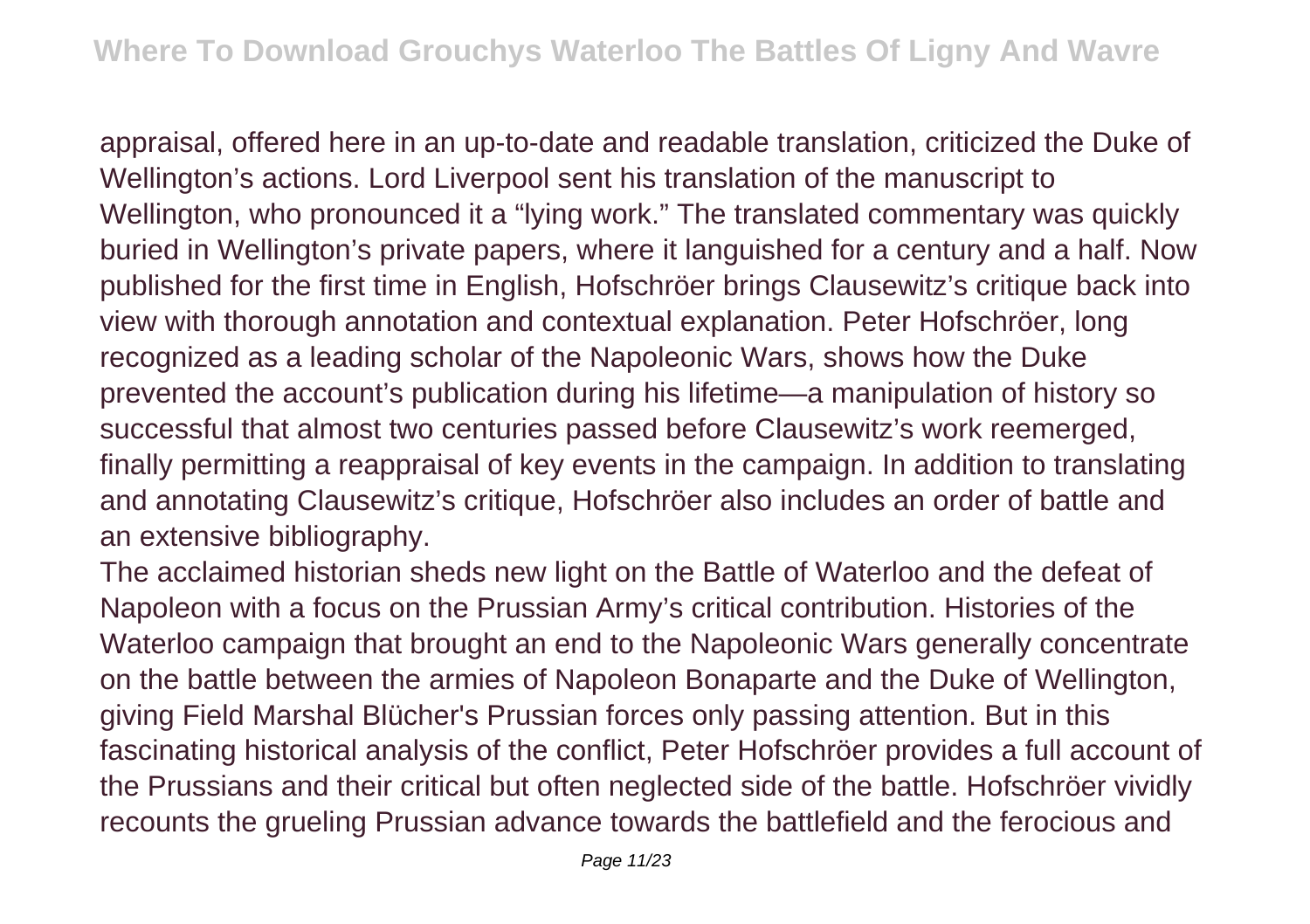decisive fight that broke out when they arrived. At every stage, he allows the reader to follow in the footsteps of the Prussian soldiers as they struggled across the Belgian countryside on that fateful day in 1815.

Published in the 200th Anniversary year of the Battle of Waterloo a witty look at how the French still think they won, by Stephen Clarke, author of 1000 Years of Annoying the French and A Year in the Merde. Two centuries after the Battle of Waterloo, the French are still in denial. If Napoleon lost on 18 June 1815 (and that's a big 'if'), then whoever rules the universe got it wrong. As soon as the cannons stopped firing, French historians began re-writing history. The Duke of Wellington was beaten, they say, and then the Prussians jumped into the boxing ring, breaking all the rules of battle. In essence, the French cannot bear the idea that Napoleon, their greatest-ever national hero, was in any way a loser. Especially not against the traditional enemy – les Anglais. Stephen Clarke has studied the French version of Waterloo, as told by battle veterans, novelists, historians – right up to today's politicians, and he has uncovered a story of pain, patriotism and sheer perversion ...

One of the enduring controversies of the Waterloo campaign is the conduct of Marshal Grouchy. Given command of a third of Napoleons army and told to keep the Prussians from joining forces with Wellington, he failed to keep Wellington and Blcher apart with the result that Napoleon was overwhelmed at Waterloo. Grouchy, though, was not defeated. He kept his force together and retreated in good order back to France.Many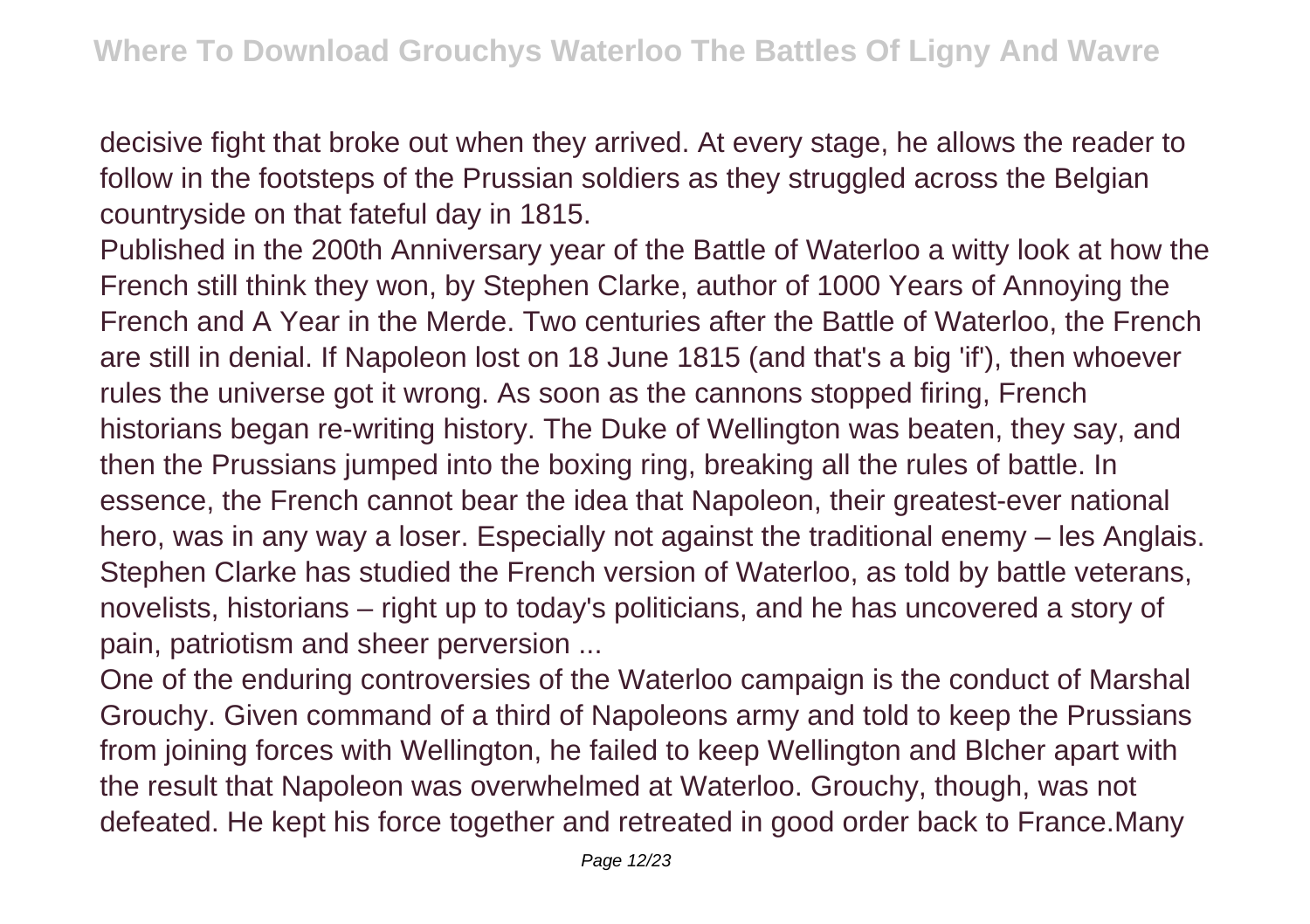have accused Grouchy of intentionally holding back his men and not marching to join Napoleon when the sound of the gunfire at Waterloo could clearly be heard, and he has been widely blamed for Napoleons defeat.Now, for the first time, Grouchys conduct during the Waterloo campaign is analyzed in fine detail, drawing principally on French sources not previously available in English. The author, for example, answers questions such as whether key orders did actually exist in 1815 or were they later fabrications to make Grouchy the scapegoat for Napoleons failures? Did General Grard really tell Grouchy to march to the sound of the guns? Why did Grouchy appear to move so slowly when speed was essential?This is a subject which is generally overlooked by British historians, who tend to concentrate on the actions of Wellington and Napoleon, and which French historians choose not to look at too closely for fear that it might reflect badly upon their hero Napoleon.Despite the mass of books written on Waterloo, this is a genuinely unique contribution to this most famous campaign. This book is certain to fuel debate and prompt historians to reconsider the events of June 1815. Excerpt from Marshal Grouchy's Own Account of the Battle of Waterloo The four days' campaign which ended the military career of Napoleon opened on the 15th day of June, 1815. The French army, men strong, crossed the Sambre at Charleroy and engaged with a body Of Prussians which had taken position behind that City in order to retard the Emperor's ad vance. Some troops of the enemy which 0c Cupied Charleroy havrng retired toward Brux elles by Quatra Bras, Marshal Ney was de spatched by this route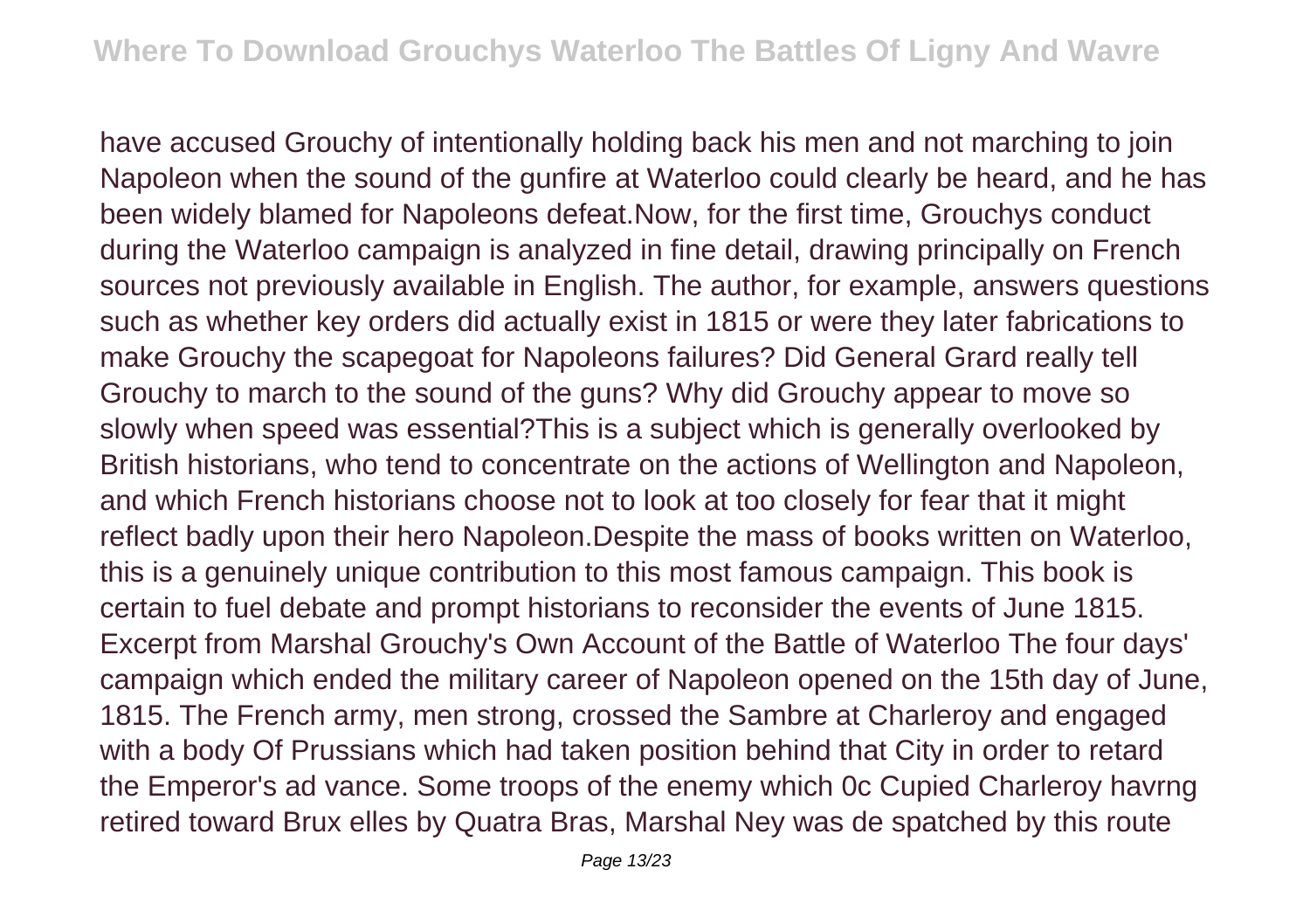with men. Im W m't xii. About the Publisher Forgotten Books publishes hundreds of thousands of rare and classic books. Find more at www.forgottenbooks.com This book is a reproduction of an important historical work. Forgotten Books uses state-of-the-art technology to digitally reconstruct the work, preserving the original format whilst repairing imperfections present in the aged copy. In rare cases, an imperfection in the original, such as a blemish or missing page, may be replicated in our edition. We do, however, repair the vast majority of imperfections successfully; any imperfections that remain are intentionally left to preserve the state of such historical works." Unlike some other reproductions of classic texts (1) We have not used OCR(Optical Character Recognition), as this leads to bad quality books with introduced typos. (2) In books where there are images such as portraits, maps, sketches etc We have endeavoured to keep the quality of these images, so they represent accurately the original artefact. Although occasionally there may be certain imperfections with these old texts, we feel they deserve to be made available for future generations to enjoy. During October 2016 Paul Dawson visited French archives in Paris to continue his research surrounding the events of the Napoleonic Wars. Some of the material he examined had never been accessed by researchers or historians before, the files involved having been sealed in 1816. These seals remained unbroken until Paul was given permission to break them to read the contents.Forget what you have read about the battle on the Mont St Jean on 18 June 1815; it did not happen that way. The start of the battle was delayed because of the state of the ground not so. Marshal Ney destroyed the French cavalry in his reckless charges against the Page 14/23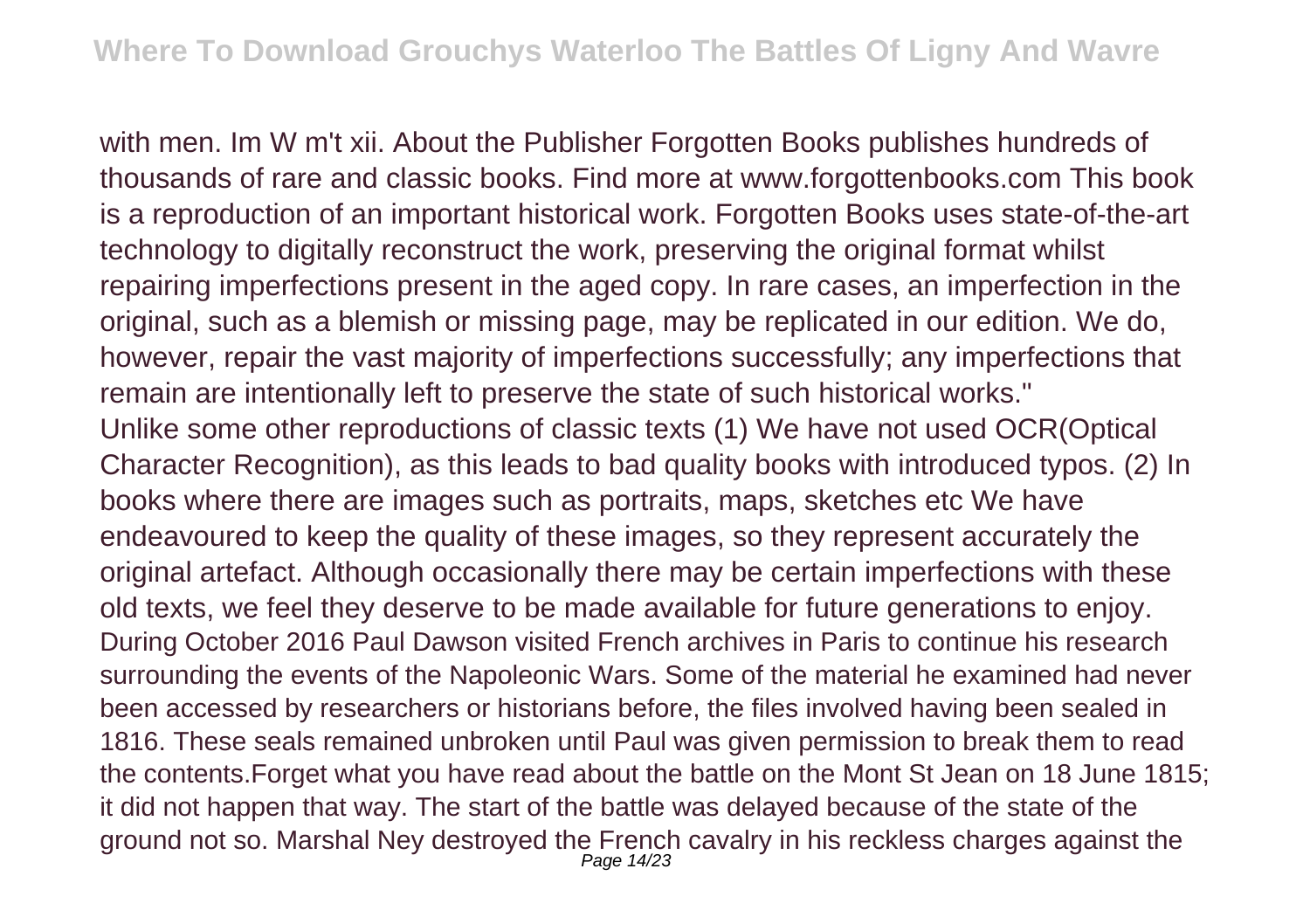Allied infantry squares wrong. The stubborn defense of Hougoumont, the key to Wellingtons victory, where a plucky little garrison of British Guards held the farmhouse against the overwhelming force of Jerome Bonapartes division and the rest of II Corps not true. Did the Union Brigade really destroy dErlons Corps, did the Scots Greys actually attack a massed French battery, did La Haie Sainte hold out until late in the afternoon?All these and many more of the accepted stories concerning the battle are analysed through accounts (some 200 in all) previously unpublished, mainly derived through French sources, with startling conclusions. Most significantly of all is the revelation of exactly how, and why, Napoleon was defeated.Waterloo, The Truth at Last demonstrates, through details never made available to the general public before, how so much of what we think we know about the battle simply did not occur in the manner or to the degree previously believed. This book has been described as a game changer, and is certain to generate enormous interest, and will alter our previouslyheld perceptions forever.

The story of the French Army that never arrived at Waterloo Almost everybody who is interested in the Battle of Waterloo knows that the campaign began auspiciously for Napoleon. The Prussian Army under Blucher was first engaged and it suffered a savaging at Ligny after which it retreated. After Quatre Bras Wellington's allied army retreated and took position on the ridge before Waterloo-Blucher, harassed by Grouchy retreated towards Wavre. Though thoroughly mauled, the Prussian Army embodied no spirit of defeat and so was not-as Napoleon or Grouchy believed-an army in flight but a grim, avenging and lethal force undertaking a sweeping manoeuvre which would bring it as promised-just in time-onto the momentous field of battle slamming into the right flank of the French Army to ensure victory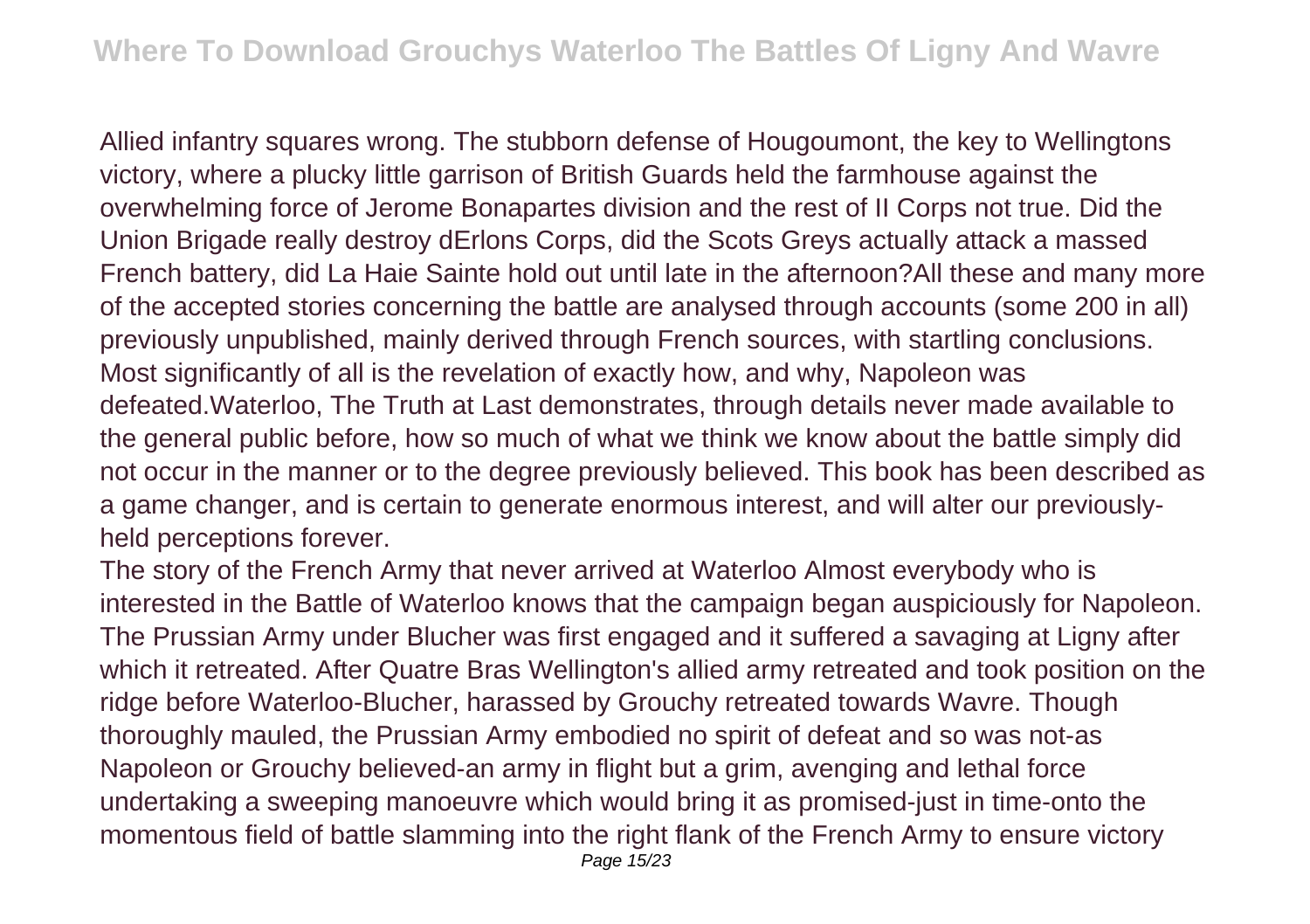and an end to an epoch. Most histories of this campaign concentrate on the action that took place over the fields between Genappe and Mont St. Jean. Grouchy's part in the campaign is often considered as no more than 'noises off' and a footnote about lack of resolve and lost opportunity. This book investigates Grouchy's actions and the activities of his Prussian enemyand explains why this luckless marshal did not 'march to the sound of the guns.' Available in soft cover and hard cover with dust jacket for collectors.

This volume of French eyewitness accounts of Waterloo, published for the first time in full in English, completes Andrew Field's pioneering work on the French experience in this decisive battle. These vivid recollections add a new dimension to our understanding of what happened on 18 June 1815.Readers will now be in a position to come to their own conclusions and they can compare the French accounts with those of soldiers from the allied armies, in particular the British, which have largely determined our assumptions about the battle for the last 200 years. They will also gain a heightened insight into the trauma that the French eyewitnesses went through on the battlefield and afterwards as they tried to explain and come to terms their loss.This second volume features graphic descriptions of the battle as it was remembered by men of the 2nd and 6th corps, cavalry, artillery and Imperial Guard and medical services of Napoleon's army. Their words give us not only a telling inside view their actions during that extraordinary day, but they also record in graphic detail what they saw and show us how they reacted to Napoleon's historic defeat.

John Keegan's groundbreaking portrayal of the common soldier in the heat of battle -- a masterpiece that explores the physical and mental aspects of warfare The Face of Battle is military history from the battlefield: a look at the direct experience of individuals at the "point of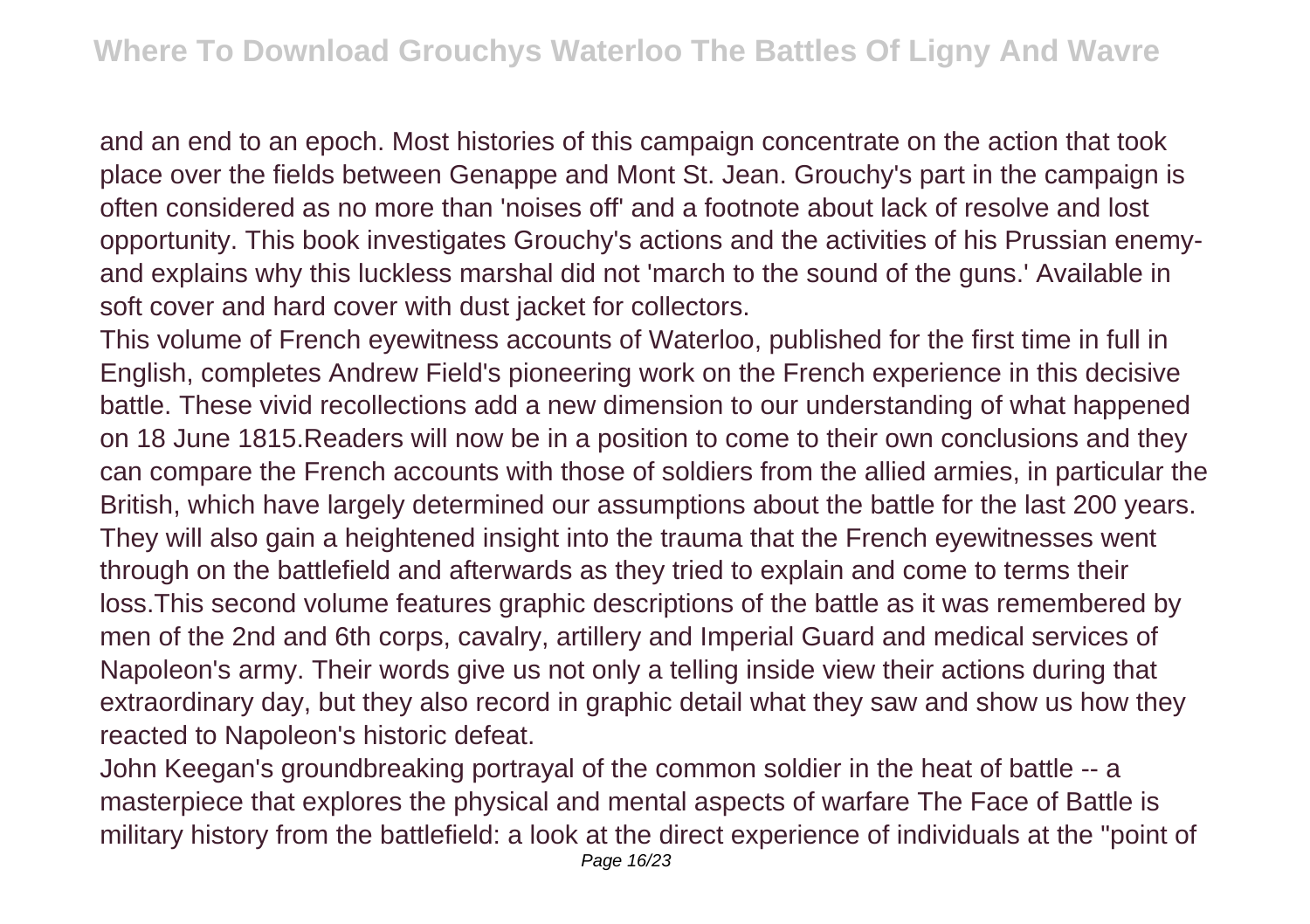maximum danger." Without the myth-making elements of rhetoric and xenophobia, and breaking away from the stylized format of battle descriptions, John Keegan has written what is probably the definitive model for military historians. And in his scrupulous reassessment of three battles representative of three different time periods, he manages to convey what the experience of combat meant for the participants, whether they were facing the arrow cloud at the battle of Agincourt, the musket balls at Waterloo, or the steel rain of the Somme. The Face of Battle is a companion volume to John Keegan's classic study of the individual soldier, The Mask of Command: together they form a masterpiece of military and human history. This book at last makes available in English a penetrating exchange between two of history's most famous soldiers concerning the dramatic events of the Waterloo campaign of 1815. The Duke of Wellington is one of the greatest military commanders in British history; General Carl von Clausewitz is widely regarded as the greatest military thinker in the history of Western civilization. Both men had vast experience in the Napoleonic Wars, and both were prominent participants in the campaign. Wellington commanded the Anglo-Dutch-Belgian army; the much younger Clausewitz was chief-of-staff to Prussia's 3rd Corps. Wellington went on to become prime minister of Great Britain and commander-in-chief-for-life of the British Army. Clausewitz went on to author VOM KRIEGE (ON WAR), a seminal and still hotly debated treatise on the theory and philosophy of war. He also became the founder of modern, "scientific" military history, via the work of his disciple, military historian Hans Delbrück.Oddly, Clausewitz's study of the campaign of 1815 was never published in English, and Wellington's once-famous response to it has been strangely but studiously ignored by British military historians since 1914. Hence this book. It contains Wellington's initial battle report; Clausewitz's post-battle Page 17/23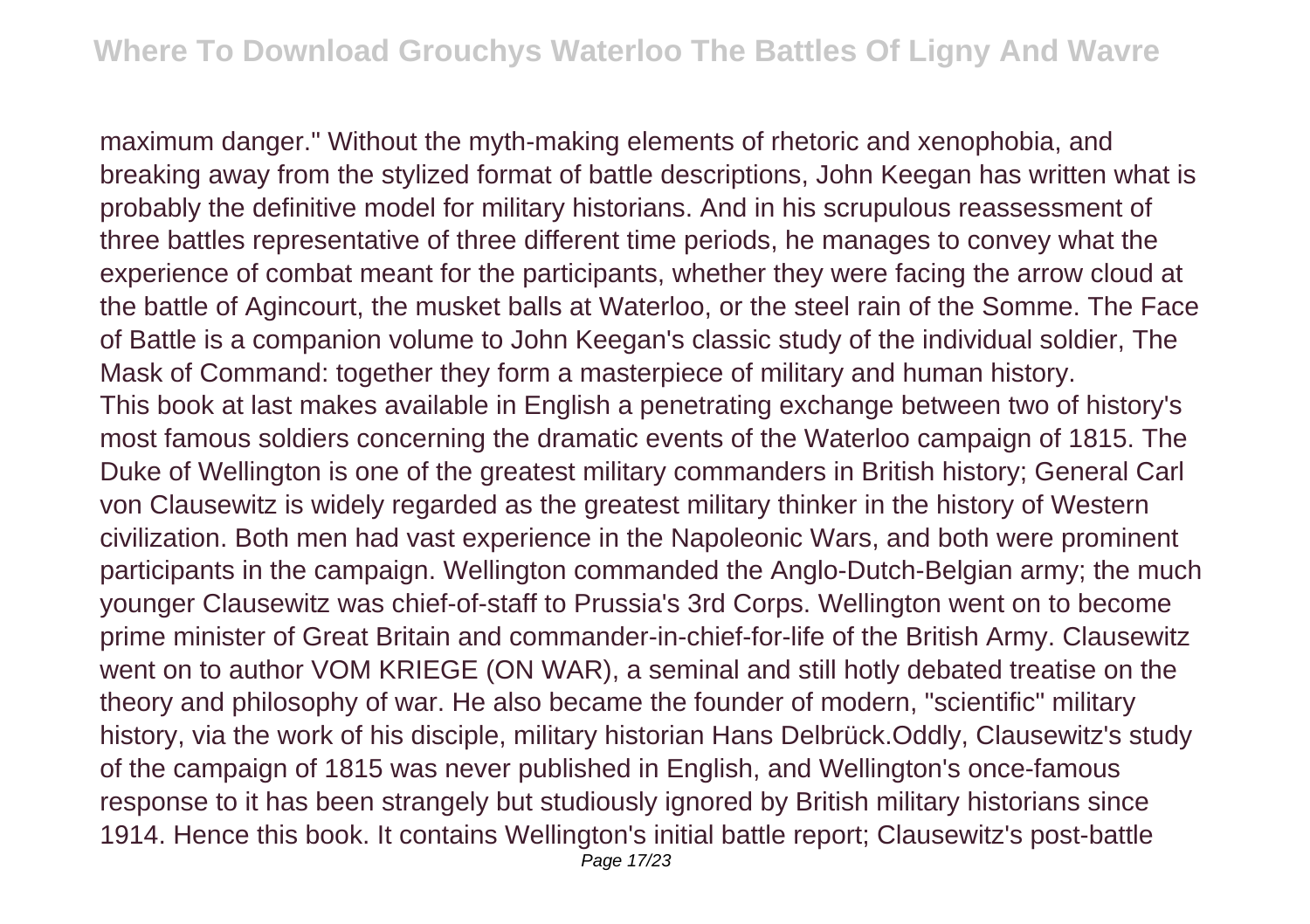letters to his wife Marie; correspondence within Wellington's circle concerning Clausewitz's work: Clausewitz's strategic analysis of the entire campaign (not just the Battle of Waterloo); Wellington's memorandum in response; and enlightening essays by prominent experts on Clausewitz, Wellington, and the Battle of Waterloo.Major General [U.S. Army] David T. Zabecki, Ph.D., writes in the April 2011 edition of The Journal of Military History: "Long overdue, we now have two English translations of [Clausewitz's] The Campaign of 1815 [i.e., Peter Hofschröer's translation of Clausewitz's study and Bassford, Moran, and Pedlow's edition of the full Clausewitz-Wellington exchange]. Either of these volumes would be a welcome addition to the bookshelf of any serious student of military affairs, but On Waterloo: Clausewitz, Wellington, and the Campaign of 1815 is clearly the richer of the two."Napoleonic expert Bruno Colson wrote [in War in History 19(3)] that Pedlow "convincingly resurrects Wellington's ideas and actions, and gives a final and excellent reply to the arguments of Peter Hofschröer, while remaining balanced, recognizing the latter's merits and quoting him courteously. Waterloo 'was neither a British victory nor a Prussian victory; it was an Allied victory,' says Pedlow (p. 282). For Waterloo enthusiasts, this essay alone justifies buying the book."Noted Clausewitz scholar Jon Sumida (U.Md) writes that "On Waterloo is essential reading for those seeking an understanding of Clausewitz's distinctive approach to historical case study as the basis of practical knowledge of armed conflict. Clausewitz's history of the campaign of 1815 incorporates methods of critical analysis explained in Book II of On War, which were addressed primarily to the observation and assessment of past cases of strategic and operational decision-making by commanders-in chief. The Bassford, Moran, and Pedlow edition provides a highly readable translation of a work previously accessible only in German Page 18/23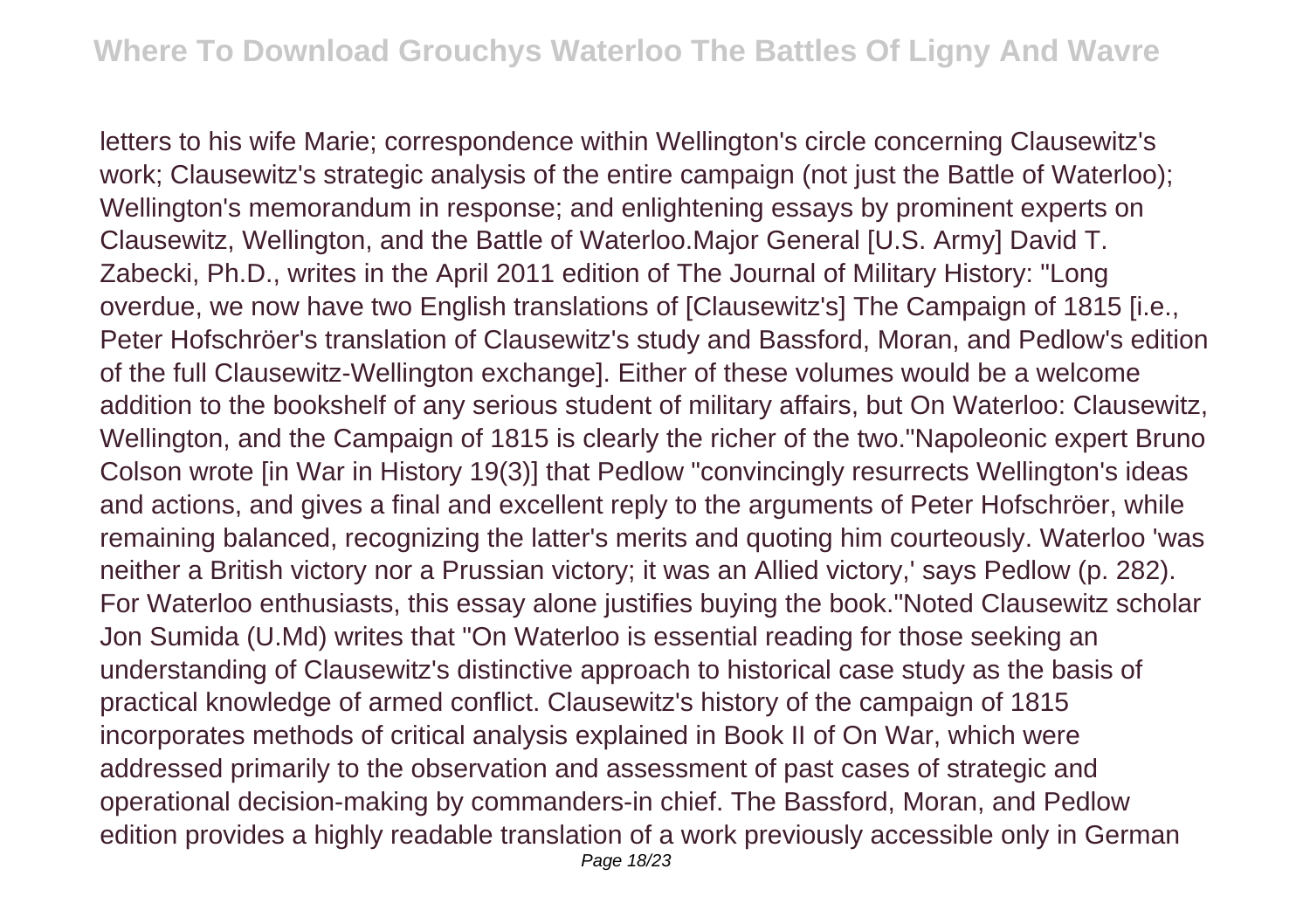that illustrates Clausewitz's approach to the replication and evaluation of the experience of high command."The Editors:Christopher Bassford is Professor of Strategy at the National War College, in Washington, DC.Daniel Moran is Professor of National Security Affairs at the Naval Postgraduate School, in Monterey, CA.Gregory W. Pedlow is Chief of the Historical Office at NATO's Supreme Headquarters Allied Powers Europe (SHAPE), near Mons, Belgium. A collection of history-shaping minutiae reveals how twists of fate affected famous outcomes, from the hammer-throwing blacksmith who discovered a vein of silver to Charlton Heston's casting in The Ten Commandments because of the effect a broken nose had on his profile. By the author of Mission Accomplished!

This work has been selected by scholars as being culturally important, and is part of the knowledge base of civilization as we know it. This work was reproduced from the original artifact, and remains as true to the original work as possible. Therefore, you will see the original copyright references, library stamps (as most of these works have been housed in our most important libraries around the world), and other notations in the work. This work is in the public domain in the United States of America, and possibly other nations. Within the United States, you may freely copy and distribute this work, as no entity (individual or corporate) has a copyright on the body of the work.As a reproduction of a historical artifact, this work may contain missing or blurred pages, poor pictures, errant marks, etc. Scholars believe, and we concur, that this work is important enough to be preserved, reproduced, and made generally available to the public. We appreciate your support of the preservation process, and thank you for being an important part of keeping this knowledge alive and relevant.

"For anyone seeking a full understanding of the end of the Napoleonic era this book is Page 19/23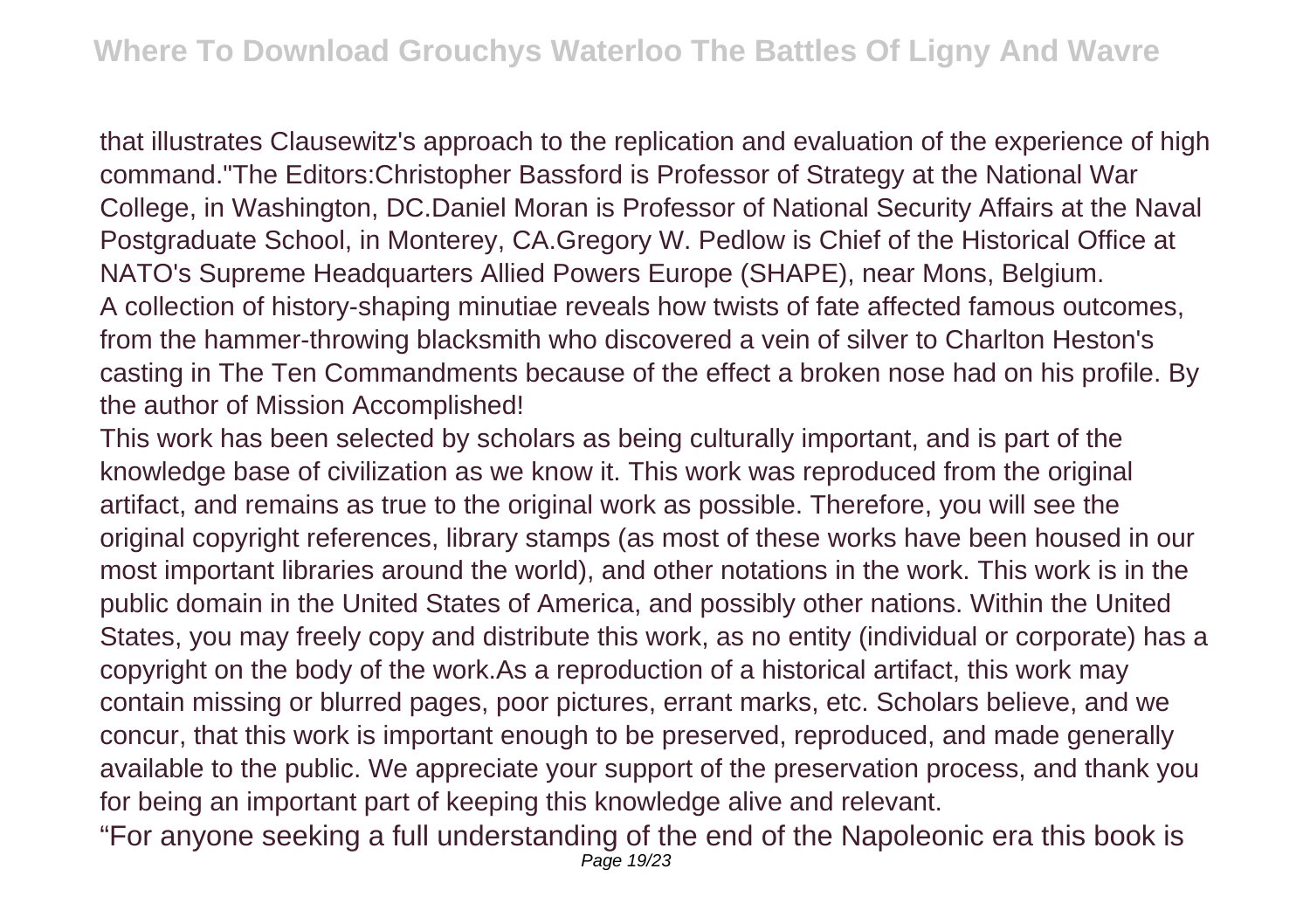a must read . . . [a] tour de force of research." —Clash of Steel On the morning of 3 July 1815, the French General Rémi Joseph Isidore Exelmans, at the head of a brigade of dragoons, fired the last shots in the defense of Paris until the Franco-Prussian War sixty-five years later. Why did he do so? Traditional stories of 1815 end with Waterloo, that fateful day of 18 June, when Napoleon Bonaparte fought and lost his last battle, abdicating his throne on 22 June. But Waterloo was not the end; it was the beginning of a new and untold story. Seldom studied in French histories and virtually ignored by English writers, the French Army fought on after Waterloo. Many commanders sought to reverse that defeat—at Versailles, Sevres, Rocquencourt, and La Souffel, the last great battle and the last French victory of the Napoleonic Wars. Marshal Grouchy, much maligned, fought his army back to Paris by 29 June, with the Prussians hard on his heels. On 1 July, Vandamme, Exelmans and Marshal Davout began the defense of Paris. Davout took to the field in the north-eastern suburbs of Paris along with regiments of the Imperial Guard and battalions of National Guards. For the first time ever, using the wealth of material held in the French Army archives in Paris, along with eyewitness testimonies from those who were there, Paul Dawson brings alive the bitter and desperate fighting in defense of the French capital. The 100 Days Campaign did not end at Waterloo, it ended under the walls of Paris fifteen days later. "One of the best novelists since Jane Austen....The Hundred Days may be the best installment yet....I give O'Brian's fans joy of it."—Philadelphia Inquirer Napoleon,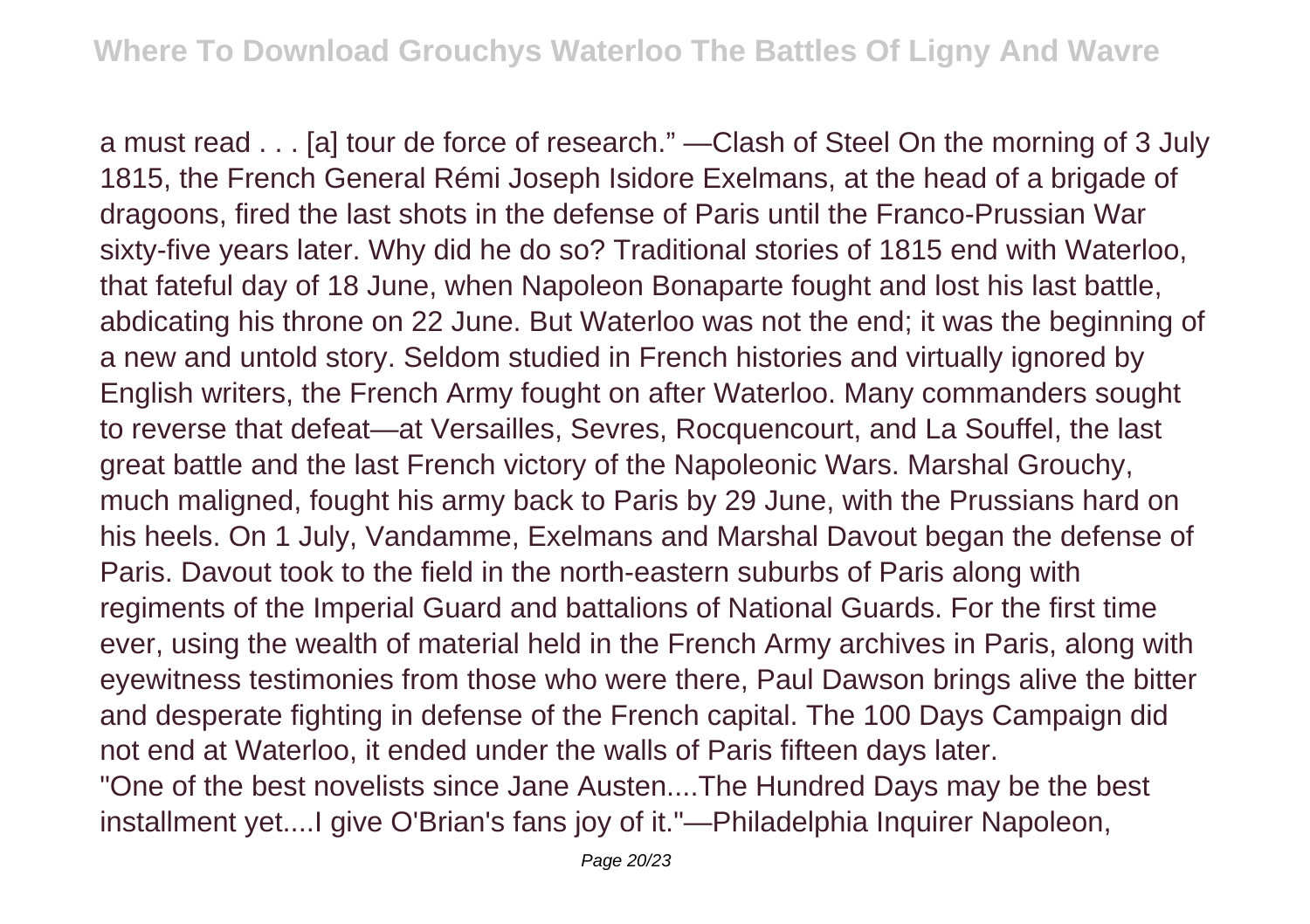escaped from Elba, pursues his enemies across Europe like a vengeful phoenix. If he can corner the British and Prussians before their Russian and Austrian allies arrive, his genius will lead the French armies to triumph at Waterloo. In the Balkans, preparing a thrust northwards into Central Europe to block the Russians and Austrians, a horde of Muslim mercenaries is gathering. They are inclined toward Napoleon because of his conversion to Islam during the Egyptian campaign, but they will not move without a shipment of gold ingots from Sheik Ibn Hazm which, according to British intelligence, is on its way via camel caravan to the coast of North Africa. It is this gold that Jack Aubrey and Stephen Maturin must at all costs intercept. The fate of Europe hinges on their desperate mission. "The Hundred Days is certain to delight O'Brian's fans, for whom happiness is an unending stream of Aubrey/Maturin books....[It] is a fine novel that stands proudly on the shelf with the others."—Los Angeles Times The military historian and expert on the Waterloo campaign presents a fascinating selection of firsthand accounts never before published in English. Andrew Field has written several important volumes on the Battle of Waterloo from the French perspective. Now he takes his pioneering work a step further by publishing these accounts, with all their vivid and personal detail, in full. This volume features Napoleons own description of the battle, as well as those of his immediate household, the Imperial headquarters, and members of 1st Corps. Readers can now engage with these crucial firsthand perspectives and compare them to those of the allied armies. They will also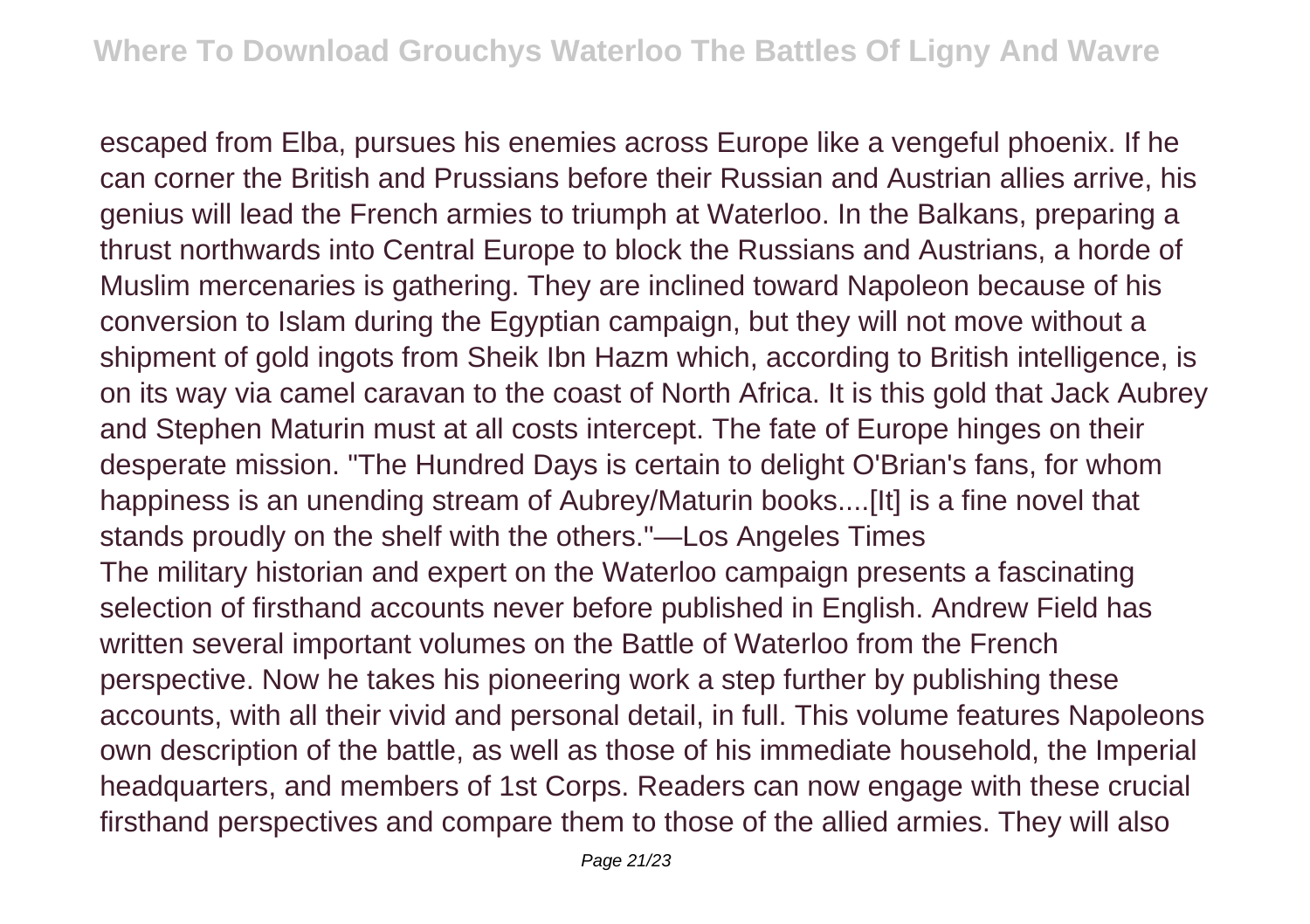gain insight into the trauma that the French eyewitnesses went through as they tried to explain how they lost a battle they claim they had been on the point of winning. Napoleons own version of events, one of the first to be published in France, was used as the basis of many subsequent histories that ignore or gloss over his many dubious claims. His account of his actions on that decisive day, and the accounts of his close associates, make fascinating reading.

'One of the lancers rode by, and stabbed me in the back with his lance. I then turned, and lay with my face upward, and a foot soldier stabbed me with his sword as he walked by. Immediately after, another, with his firelock and bayonet, gave me a terrible plunge, and while doing it with all his might, exclaimed, "Sacré nom de Dieu!" ' The truly epic and brutal battle of Waterloo was a pivotal moment in history – a single day, one 24-hour period, defined the course of Europe's future. In March 1815, the Allies declared war on Napoleon in response to his escape from exile and the renewed threat to imperial European rule. Three months later, on 18 June 1815, having suffered considerable losses at Quatre-Bras, Wellington's army fell back on Waterloo, some ten miles south of Brussels. Halting on the ridge, they awaited Napoleon's army, blocking their entry to the capital. This would become the Allies' final stand, the infamous battle of Waterloo. In this intimate, hour-by-hour account, acclaimed military historian Robert Kershaw resurrects the human stories at the centre of the fighting, creating an authoritative single-volume biography of this landmark battle. Drawing on his profound